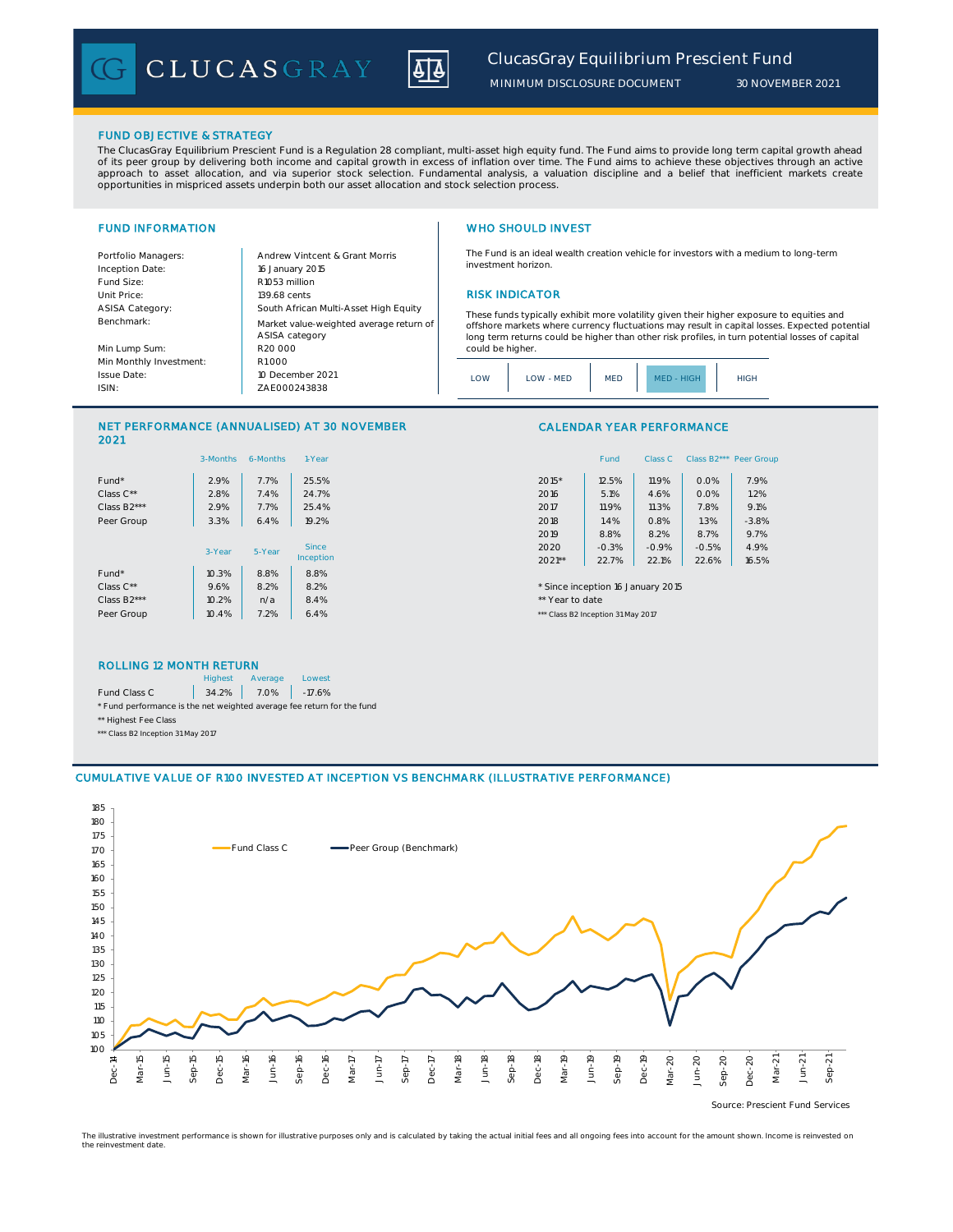CLUCASGRAY



*MINIMUM DISCLOSURE DOCUMENT 30 NOVEMBER 2021*

# TOP 15 SA EQUITY HOLDINGS FUND ASSET ALLOCATIONS

| ABSA                            | Prosus                      |  | <b>Asset Class</b> | %     |
|---------------------------------|-----------------------------|--|--------------------|-------|
| <b>Standard Bank</b>            | Anglo American              |  | Domestic Equity    | 53.99 |
| <b>MTN</b>                      | Reunert                     |  | Foreign Equity     | 17.09 |
| <b>British American Tobacco</b> | Life Healthcare             |  | SA Cash            | 1.4%  |
| Old Mutual                      | Sasol                       |  |                    |       |
| Royal Bafokeng Platinum         | <b>EPE Capital Partners</b> |  |                    |       |
| Long4Life                       | Adcock Ingram               |  |                    |       |
| <b>AECI</b>                     |                             |  |                    |       |

The Top 15 holdings make up 36% of the total fund.



### DISTRIBUTIONS FEE STRUCTURE

| <b>Distribution Frequency</b> | Annually            | TER                                 | Class C | Class B <sub>2</sub> |
|-------------------------------|---------------------|-------------------------------------|---------|----------------------|
| <b>Distribution Date</b>      | 01 April            | Annual Management Fee (excl. VAT)   | .20%    | 0.75%                |
| Last Distribution             | 4.30 cents per unit | Other Cost                          | 0.10%   | 0.10%                |
|                               |                     | VAT                                 | 0.20%   | 0.13%                |
|                               |                     | Total Expense Ratio (incl. VAT)     | .50%    | 0.98%                |
|                               |                     | Transaction Costs (incl. VAT)       | 0.15%   | 0.15%                |
|                               |                     | Total Investment Charge (incl. VAT) | .65%    | 1.13%                |

## MONTHLY COMMENTARY

The last quarter proved to be a good one for investors in the ClucasGray Equilibrium Prescient Fund, with the Fund gaining around 3% in the quarter. Over the last 12 months, the Fund has gained over 25%, compared to the peer group returns of 19%. As illustrated on the fact sheet, we have been<br>encouraged that the ClucasGray Equilibrium Prescient Fund has delivered compound a the peer group returns of 6.4%.

It has been pleasing to see active managers producing returns in excess of the JSE indices of late - the contest between active and passive solutions is one that has defined the global asset management industry over the last few decades. We recently wrote an article for the Glacier Funds on Friday publication,<br>titled "Acknowledging Passive, Embracing Active", where we expanded compelling blending benefits to investors. The link to the article is as follows https://www.cgam.co.za/glacier-funds-on-friday-acknowledging-passiveembracing-active-15-october-2021/

Over the last few months 2 material holdings in the fund have been the subject of corporate action. RB Plats is in the cross hairs of both Impala and Northam<br>- it has long life mines, and has been trading at substantial va rallied over 60% in the last quarter – a development that has benefited the performance of the fund. In addition, our long standing position in Long4Life has been boosted by an offer from a private equity fund to buy out the whole company at a reasonable premium to where it has been trading. It is a gem of a business that in our view has perennially traded at the incorrect valuation – a thesis underscored to some extent by the takeout offer. The share price has rallied 25% in the last quarter.

We don't explicitly go looking for corporate action targets, but it can at times be a natural consequence of our investment process – we aim to invest in good businesses that trade at undemanding valuation multiples, and have the ability to deliver attractive prospective returns to investors. In some ways it is a vindication of our process that numerous material holdings have been the subject of takeovers – private capital and industry peers have also identified these companies as having the ability to meet their required hurdle rates.

The last few months have been characterized by a return of that old South African nemesis - a weakening currency. Emerging markets like Turkey have<br>imploded, Brazil has enjoyed their own unique issues, and South Africa is travel red lists. We strive to deliver real Rand returns for our investors, and continue to believe that the yields and valuations on offer in South African bonds and equities remain extremely compelling. The yield differential on our local currency bonds is once again nearing multi decade highs, and we believe the prospective Rand returns to investors are enticing.

Notwithstanding a strong recovery in the share prices of many South African listed equities, we continue to believe investors have been<br>presented-with numerous opportunities through which to generate very attractive prospe

After what has been a long, rewarding and at times draining year, we would like to wish you and your families a relaxing and enjoyable Festive Season.